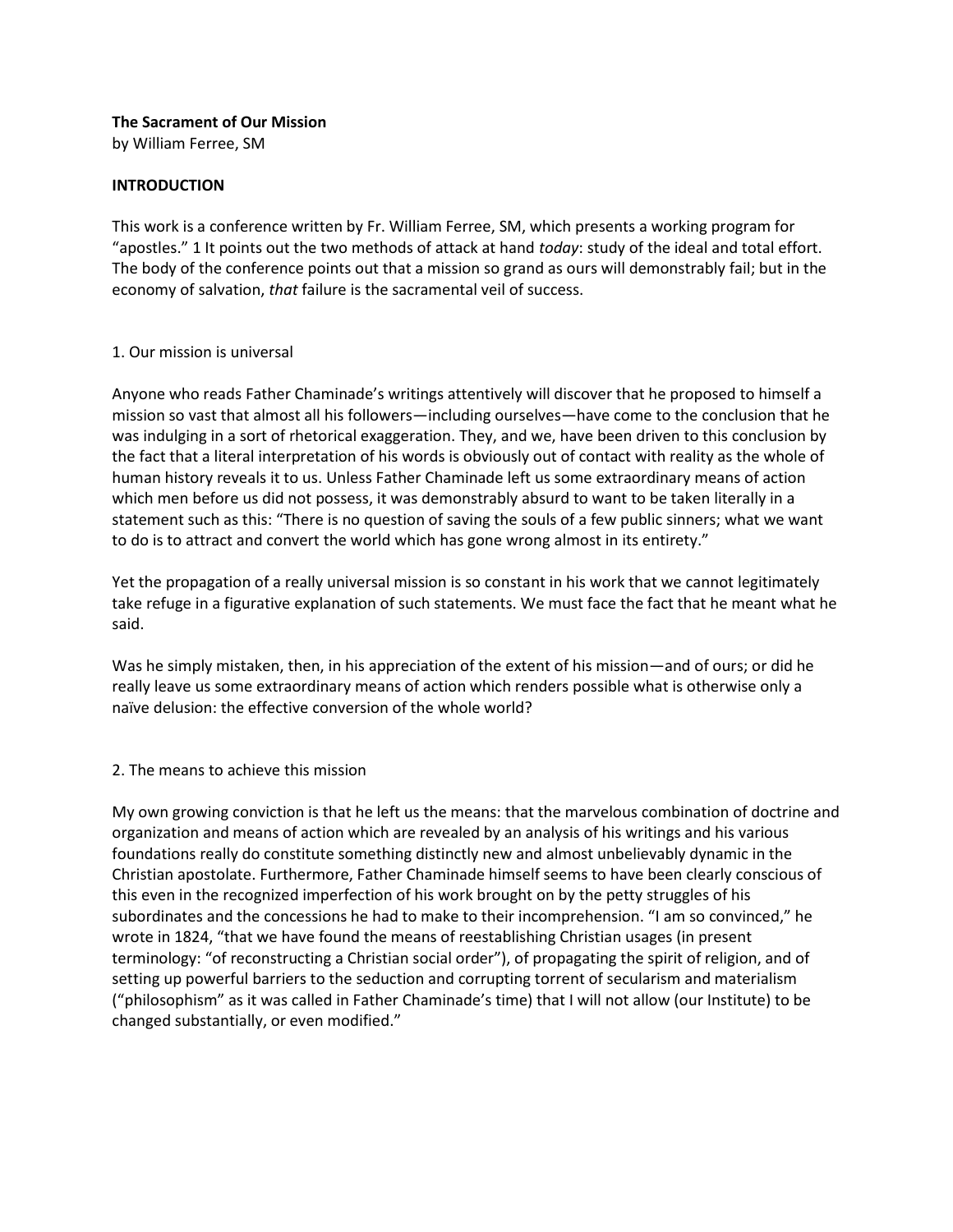# 3. "Universal" taken literally

Thus we can see not violent rhetoric, but a cold statement of fact in Father Chaminade's words: "Our work is grand, it is magnificent . . . it is universal . . ." And indeed, the more we study this work, the more profoundly we can realize how grand and magnificent it is. At almost every step of the study we find new revelations of its tremendous solidity and power. If we have any heart for a high ideal, we must surely consecrate ourselves body and soul to ours; and in the enthusiasm of that consecration we will want to spend for it the last ounce of our energy.,

And this is as it should be, for no other form of consecration is worthy of so high an ideal as this.

# **Success in Such a Mission**

#### 1. It will never succeed

But in that same enthusiasm, we will be tempted to think that so great an ideal, enforced by so marvelous a system, must almost infallibly succeed in its eventual realization; and this is not as it should be, for it exposes us to a disappointment even greater than our enthusiasm. We are here face to face with the most agonizing problem that faces the apostolic heart; it has the formal command of Christ (to which it has consecrated its whole existence) to go and baptize all nations; and at the same time it possesses the formal assurance of Christ that it will not succeed.

# 2. Did Christ succeed?

Of his own success, Our Lord could say: "If I had not done among them the works which no other man did, they had not had sin; but now they have both *seen* and *hated* both me and the Father." If they saw Christ, and hated him, will they reserve a better fate for us? "Because I have chosen you out of the world, therefore the world hateth you."

# 3. Discouragement for "apostles"

Oh, how much apostolic enthusiasm, throughout the ages, has been quenched, how much heroic generosity has been broken, by the discovery of this hard reality! There are a million ways in which that discovery can be made: One may elaborate a powerful conception of the apostolate and find no collaborators generous enough to give it expression. Another may actually build up a powerful instrument of the apostolate, and find no man with vision enough to succeed him in its direction. Another may find and group around himself men of great vision, only to see them taken from him by death before any of their promise can be fulfilled. Still another may find himself excluded by his own disciples from the work he created, and the work itself perverted to other ends. Another may experience none of those difficulties, only to find a prosperous and successful work suddenly wiped out of existence by some natural catastrophe or by the blind destruction of war.

And these are only the causes of ruin that come in a certain sense from within—that touch the apostolic work in its very being. From without there beats upon every apostolic work wave after wave of that vast, mysterious sea of human malice—that sea which Christ himself did not attempt to calm: "If the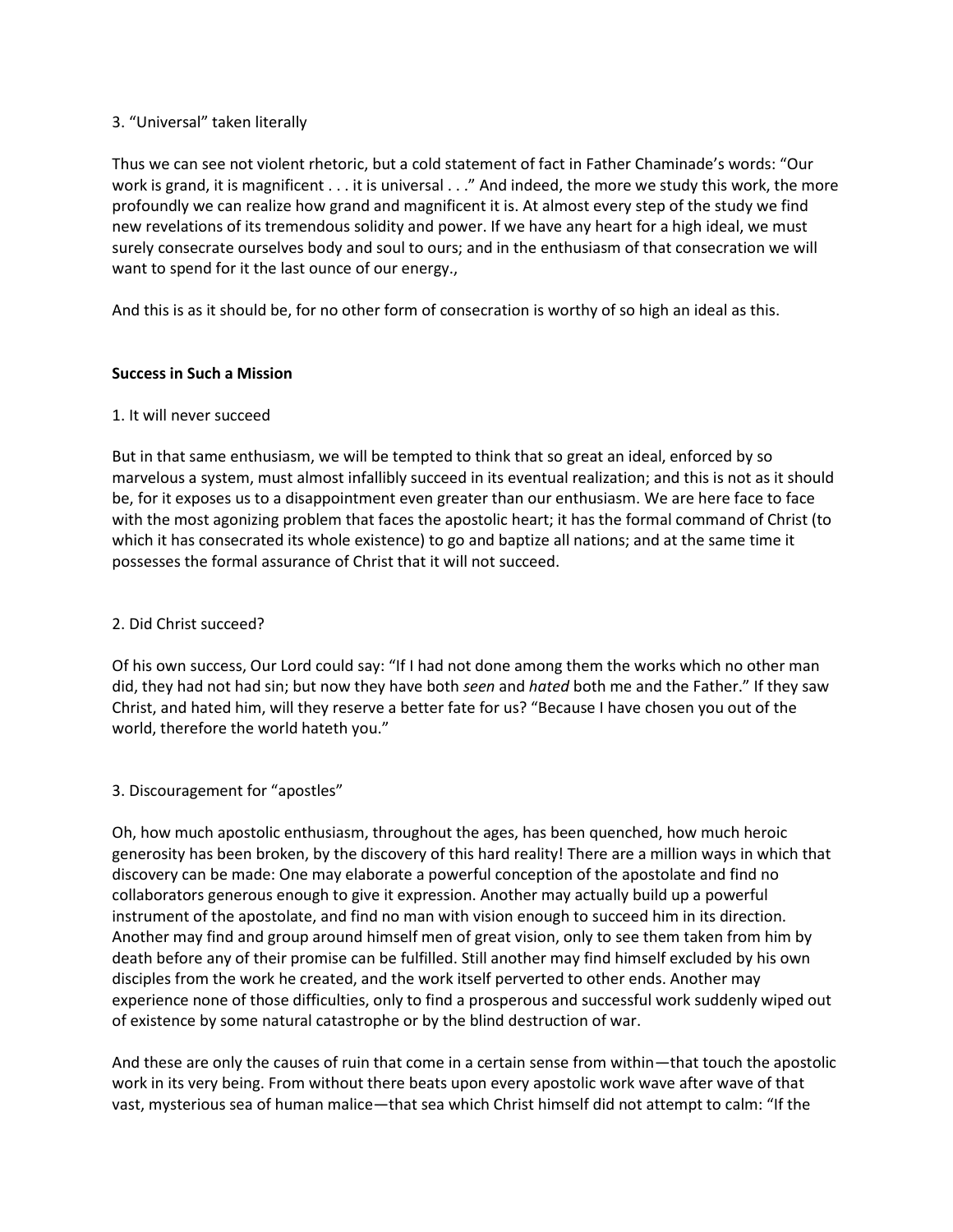world hateth you, know that it hated me before you." It is the world that crucified Christ and that makes martyrs of his apostles; the world that we must wear our hearts out to convert, but whose conversion let us face the truth—we will not bring about.

#### **Sacrament of Our Mission**

1. Our failures are our success

There is no more heartbreaking contradiction in the world than this one between an ideal which demands and receives from us the consecration of our whole beings, body and soul, to its realization; and the almost inevitable discovery that its realization is impossible.

Almost inevitable? Is there then a way to avoid this sad discovery? There is a way: it is to start out with full knowledge of what awaits us.

Why play on words in so serious a matter? The contradiction rests the same, surely, if we discover it after we have failed, or whether we know it before we start!

No, it is not at all the same. If this truth comes to us as a discovery—above all as a tragic discovery—it only means that we were trusting before that to our own natural efforts, no matter what we pretended to believe. But if we start with it as a principle, then our whole lives become a heroic act of faith, and we are liberated so that we can give the last ounce of our energy to the accomplishment of the great mission we have received. Our whole work, in fact, is transferred to a higher plan, where our reason cannot penetrate, and where our very failure is our success.

And by this I do not mean merely the fact that our failures in the Apostolate are successes in this sense, that through them we work out our own personal sanctification. That is true, of course, and for some people may seem a sufficient compensation for the tragic contradiction we have noted; but after all, it is to a certain extent beside the point. The failures to which we must look forward are in the apostolate in our profound yearning and heroic efforts to turn men to God, and to the realization of their eternal destiny—and we do not remove the tragedy of such failures by simply turning our attention from them and concentrating it on something else: on our own individual salvation.

No, it is in a far profounder sense than that that our very failures in the apostolate are our success, and our success in the very field of the apostolate itself!

# 2. How Christian life is sacramental

How can this be? The explanation lies in a consideration of the whole economy of our salvation. We are composite beings, at once spiritual and material; and in the ordinary course of events our whole spiritual life, and very attainment of our spiritual destiny, has tenacious roots in the material. This is only another way of saying that the whole Christian life is sacramental, and all its parts are sacramental. The very spiritual concepts by which we come to our knowledge of God, depend in their ultimate genesis on sense impressions, on the material world: "There is nothing in the intellect which was not first in the senses." And God, when he came to us for our spiritual salvation, came incarnate in a material body like our own: the Sacramentum conjunctum as the theologians have called it. The great means of grace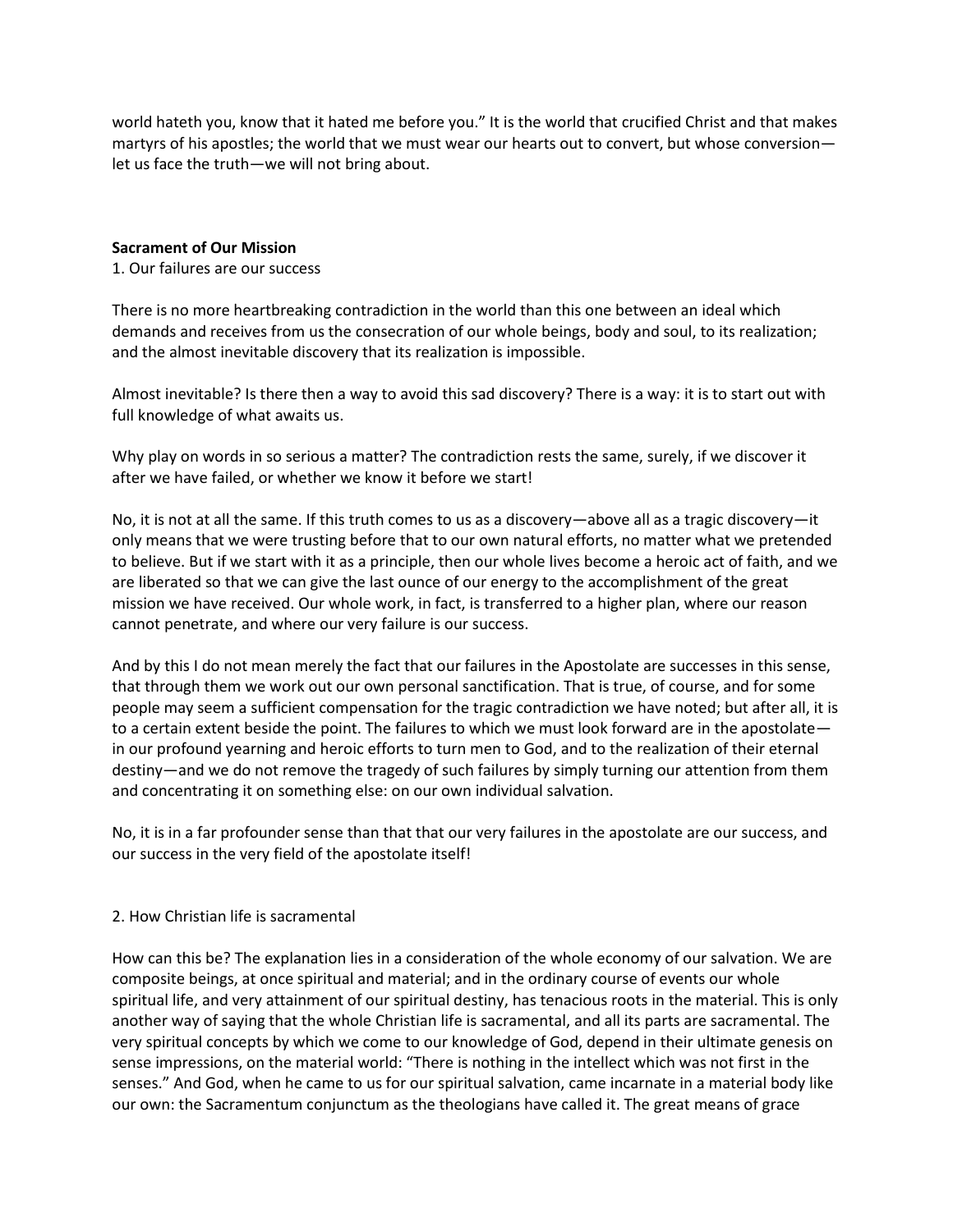which he left us for our salvation, the Sacraments properly so-called, have seemed so crassly material to many men that these latter have alleged them as obstacles to the Faith. The very mystical union of the faithful with Christ, and among themselves, was given a visible, a material form in the Church. And this sacramental character affects even the commonplace, everyday actions of our material lives, turning them into events of tremendous spiritual significance. One such event, the act of getting married, was directly raised to the dignity of a sacrament in the full force of the word, but in very truth all our actions partake of the sacramental character, as a mere glance at our Lord's description of the Last Judgment will prove abundantly: the just are admitted to eternal life because they fed the hungry, gave drink to the thirsty, and do other equally material acts; and the wicked are excluded from it because they did not do them.

#### 3. Our ideal is sacramental

Now let us go back to our apostolic ideal and consider it in the light of this sacramental character of everything else in the economy of salvation. When Our Lord gave that stupendous command to his apostles to "go, teach all nations, baptizing them . . . he gave them an assignment which was entirely within the reach of their understanding, just as, at the last supper, when he gave them the Eucharist, he gave them something which was entirely within the reach of their human powers of assimilation. But in this latter case, he gave them something far greater—infinitely greater—than the bread and wine that appeared to their view and that lay within their powers. In accepting the appearance of bread and wine, they received the Divinity itself, that Divinity which to their natural powers was infinitely inaccessible.

What we do not sufficiently remark is that in the former case also, he gave them something far greater—infinitively greater—than the words that sounded in their ears, and that lay within their understanding. In accepting words of that mission, they heard the divine will itself, that will which to their natural understanding was infinitely inscrutable.

Here is a subject that merits our profoundest meditation. Just as the Divinity "who dwelleth in light inaccessible," whom no man can know or approach, actually comes into our ordinary lives in the Eucharist; so the divine will whose sublime purposes are infinitely beyond all possible human understanding, whose depth, and height, and breadth we can never penetrate or even suspect, actually becomes a part of our daily preoccupations in the words of the mission that we have received!

See now what has become of the heartbreaking tragedy of our inevitable apostolic failures! We do not understand them, any more than we understood them before; but they have been lifted out of their human surroundings—where only there can be question of tragedy—and placed in the steady light of eternity, where even to think of failure is blasphemy. There is the true field of our labors—a field unthinkably sublime that has been opened up to our poor human effort by the "mission" we have received. We will not accomplish literally the mission as we have received it—Our Lord himself has assured us of that; but this failure is like the failure to receive literally mere bread and wine when we approach the sacrament of the altar. Here is the sublime secret of the "sacrament of our mission." By those few human words which we understand and accept, our whole lives—in the measure in which we are faithful to them—are spent in sublime efforts that are as far beyond the reach of failure as the unalterable will of God!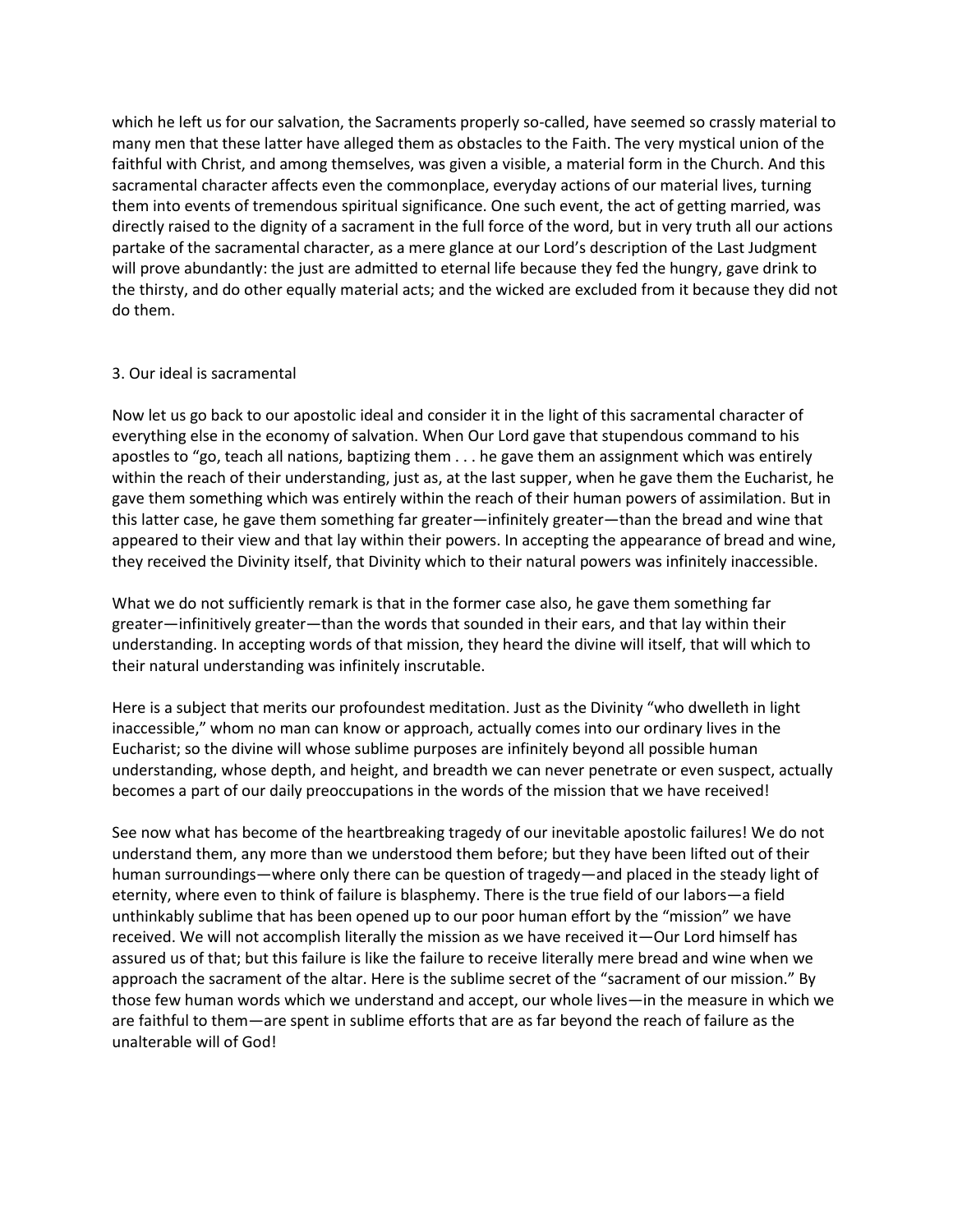#### 4. Not a point of consolation

But if we look upon this thought only, or even principally, as a point of consolation, we have missed the whole point. The "sensible sign" of this "sacrament" by which *alone* we can attain to the sublime mystery which is hidden behind it, *is our literal mission*, taken literally, just as it presents itself to our human understanding.

#### **Working at Our Mission**

# 1. The apostles took Christ literally

When our Lord, therefore, told his apostles to baptize all nations, he gave them the literal end to which their efforts were to be directed, and as long as their efforts were directed to that end, they were doing his will, without any regard whatever to the success or failure that they enjoyed or suffered. But insofar as their efforts would have fallen short of that literal end, they would have fallen short of accomplishing the will of God, and their lives would have been failures, even if, in the lesser end that they had substitutes for the one they had received, they had succeeded so magnificently that all succeeding generations of men would sound their praises and worship at the shrine of their success. Yet humanly speaking, how right and reasonable it would have been to substitute some lesser end; for the very Master who sent them forth to convert the whole world had assured them that the world, far from being converted, would hate them for their pains: "Because I have chosen you out of the world, therefore the world hateth you." Yes, indeed, it would have been right and reasonable, humanly speaking, to substitute some attainable end for the hopeless folly of attempting the clearly impossible; yet that way would have lain failure and death in the very reality of their sublime mission, and not just in its human expression.

# 2. What is our literal mission

My Brothers, these thoughts have tremendous bearing on our own life and work. From our venerated Founder, interpreting to us our part in that vast effort which Christ demanded from his apostles, we have received a mission of our own which is as clearly impossible as theirs. Nay, more; in a certain sense it is more so: The apostles were sent to convert a world that did not yet know Christ; we are sent to convert one that has rejected him.

But we are sent to convert the world. If we took out mission from Father Chaminade's interpretation of it, we are: "There is no question of saving souls of a few public sinners; what we want to do is to attract and convert the world which has gone wrong almost in its entirety." We have "become the sons of Mary for the salvation of mankind."

# 3. Substituting a lesser end

Yet I think that in our practical appreciation of our mission, and in our practical efforts to realize it, it is demonstrably and sadly true that we have substituted for that vast and humanly impossible mission a lesser and more "reasonable" one.